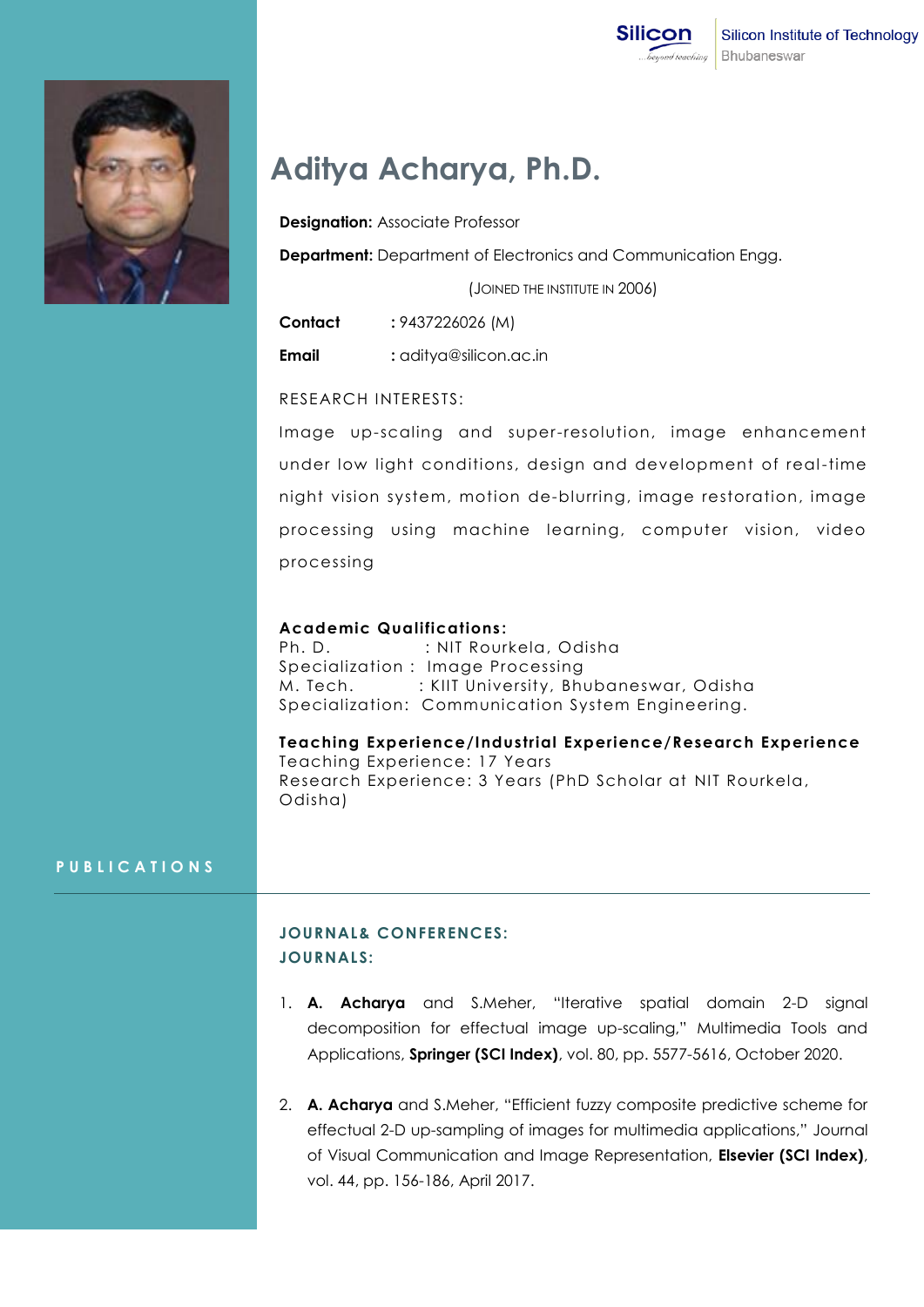- 3. **A. Acharya** and S.Meher, "Composite High Frequency Predictive Scheme for Efficient 2-D Up-scaling Performance," Multimedia Tools and Applications, **Springer (SCI Index)**, vol. 77, pp. 2153-89, January 2017.
- 4. G. Sahoo and **A. Acharya**, "An Efficient Fusion based Up-sampling Technique for Restoration of Spatially Compressed Images," International Journal on Information Theory, vol. 4, pp. 1-9, January 2015.
- 5. **A. Acharya** and S.Meher, "Region adaptive unsharp masking based DCT interpolation for efficient video intra frame up-sampling." IJCA Special Issue on Electronic Design and Signal Processing ICEDSP(3):29-33, February 2013. Published by Foundation of Computer Science, New York, USA.

#### **CONFERENCES:**

- 1. **A. Acharya** and S.Meher, "Robust video denoising for better subjective evaluation," in proceeding of IEEE International Conference on Image and Information Processing (ICIIP-2011), Shimla, Nov. 2011.
- 2. **A. Acharya** and S.Meher, "An efficient, adaptive unsharp masking based interpolation for video intra frame up-sampling," in Proc. IEEE Asia Pacific Conference on Postgraduate Research in Microelectronics and Electronics, Dec. 2012.
- 3. **A. Acharya** and S.Meher, "Region adaptive unsharp masking based Lanczos3 interpolation for video intra frame up-sampling," in Proc. IEEE Int. Conf. on Sensing Technology, Dec. 2012.
- 4. **A. Acharya** and S.Meher, "Region adaptive unsharp masking based DCT interpolation for efficient video intra frame up-sampling," in Proc. Int. Conf. on Electronic Design and Signal Processing, Dec. 2012.
- 5. **A. Acharya** and S.Meher, "No reference fuzzy unsharp masking based DCT interpolation for better 2-D up-sampling," in Proc. IEEE International Conference on Fuzzy Systems, ISI Calcutta, Hyderabad, July 2013.
- 6. **A. Acharya** and S.Meher, "Region based Laplacian post-processing for better 2-D up-sampling," in Proc. Of annual IEEE International Conference INDICON, IIT Bombay, Dec. 2013.
- 7. **A. Acharya** and S.Meher, " Local adaptive Laplacian for better 2-D upsampling," in Proc. 2<sup>nd</sup> International Symposium on Computer, Communication, Control and Automation (3CA 2013), Singapore, Dec. 2013.
- 8. **A. Acharya** and S. Meher, "Prediction Error based Sharpening Scheme for Efficient 2-D Up-sampling Performance," in Proc. IEEE International Conference on Electrical, Electronics, Signals, Communication and Optimization (EESCO), Vishakapatnam, Jan. 2015.